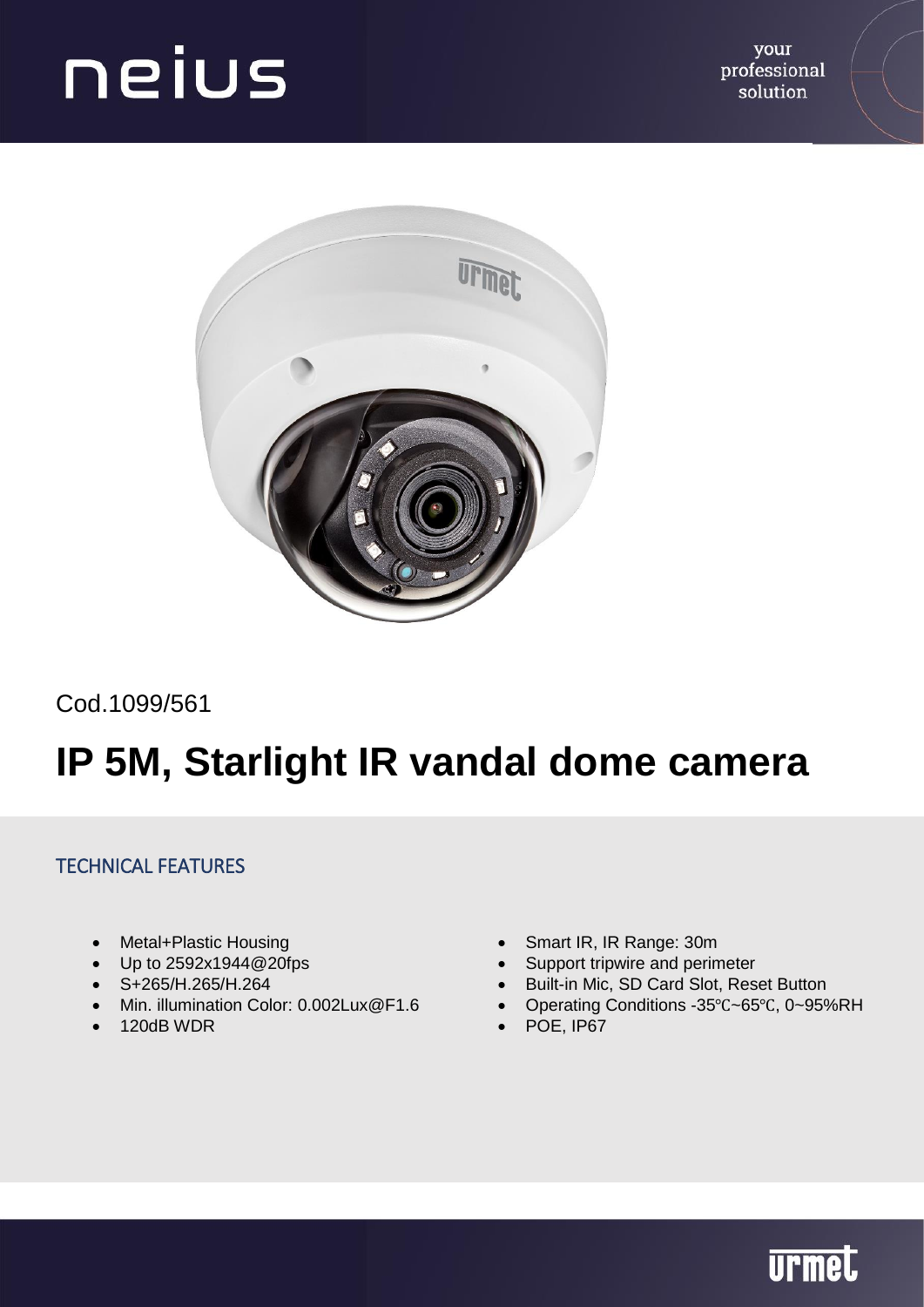| Camera                      |                                                                                               |  |  |
|-----------------------------|-----------------------------------------------------------------------------------------------|--|--|
| <b>Image Sensor</b>         | 1/2.8" CMOS                                                                                   |  |  |
| <b>Signal System</b>        | PAL/NTSC                                                                                      |  |  |
| <b>Min. Illumination</b>    | Color: 0.002Lux@ (F1.6, ACG ON), B/W: 0Lux with IR                                            |  |  |
| <b>Shutter Time</b>         | 1s to 1/100,000s                                                                              |  |  |
| Day & Night                 | Dual IR Cut Filter with Auto Switch                                                           |  |  |
| <b>Wide Dynamic Range</b>   | 120dB                                                                                         |  |  |
| <b>Angle Adjustment</b>     | pan 0~340°, tilt 0~75°, rotate 0~360°                                                         |  |  |
| Lens                        |                                                                                               |  |  |
| <b>Lens Type</b>            | Fixed                                                                                         |  |  |
| <b>Focus</b>                | 2.8 <sub>mm</sub>                                                                             |  |  |
| <b>Lens Mount</b>           | M12                                                                                           |  |  |
| <b>Aperture</b>             | F1.6, Fixed                                                                                   |  |  |
| <b>FOV</b>                  | Horizontal field of view: 97.8°                                                               |  |  |
| Illuminator                 |                                                                                               |  |  |
| <b>IR LEDS</b>              | 8                                                                                             |  |  |
| <b>IR Range</b>             | Up to 30m                                                                                     |  |  |
| Wavelength                  | 850nm                                                                                         |  |  |
| <b>White/Warmlight LEDs</b> | N/A                                                                                           |  |  |
| <b>Compression Standard</b> |                                                                                               |  |  |
| <b>Video Compression</b>    | S+265/H.265/H.264                                                                             |  |  |
| <b>Video Bit Rate</b>       | 32Kbps~6Mbps                                                                                  |  |  |
| <b>Audio Compression</b>    | G.711A/G.711U/ADPCM                                                                           |  |  |
| <b>Audio Bit Rate</b>       | 8K~48Kbps                                                                                     |  |  |
| Image                       |                                                                                               |  |  |
| <b>Max. Resolution</b>      | 2592×1944                                                                                     |  |  |
|                             | PAL: 20fps (2592×1944), 25fps (2592×1520, 2560×1440, 2304×1296, 1920×1080, 1280×720)          |  |  |
| <b>Main Stream</b>          | NTSC: 20fps (2592×1944), 25fps (2592×1520, 2560×1440), 30fps (2304×1296, 1920×1080, 1280×720) |  |  |
| <b>Sub Stream</b>           | PAL: 25fps (704×576, 704×288, 640×480, 352×288)                                               |  |  |
|                             | NTSC: 30fps (704×480, 704×240, 640×480, 352×240)                                              |  |  |
| <b>Third Stream</b>         | N/A                                                                                           |  |  |
| <b>Image Setting</b>        | Saturation, brightness, contrast, sharpness, adjustable by client software or web browser     |  |  |
| <b>Image Enhancement</b>    | BLC/3D DNR/HLC                                                                                |  |  |
| <b>ROI</b>                  | N/A                                                                                           |  |  |
| OSD                         | 16×16, 32×32, 48×48, 64x64, adaptable size, Letters Such as Week, Date, Time, Total 3 Regions |  |  |
| <b>Picture Overlay</b>      | Yes                                                                                           |  |  |
| <b>Privacy Mask</b>         | Yes, 4 regions                                                                                |  |  |
| <b>Smart Defog</b>          | Yes                                                                                           |  |  |
| <b>Feature</b>              |                                                                                               |  |  |
| <b>Alarm Trigger</b>        | Motion Detection, Mask Alarm, IP AddressConflict                                              |  |  |
| <b>Video Analytics</b>      | Tripwire, Perimeter                                                                           |  |  |
| Early Warning(EW)           | N/A                                                                                           |  |  |

### **urmet**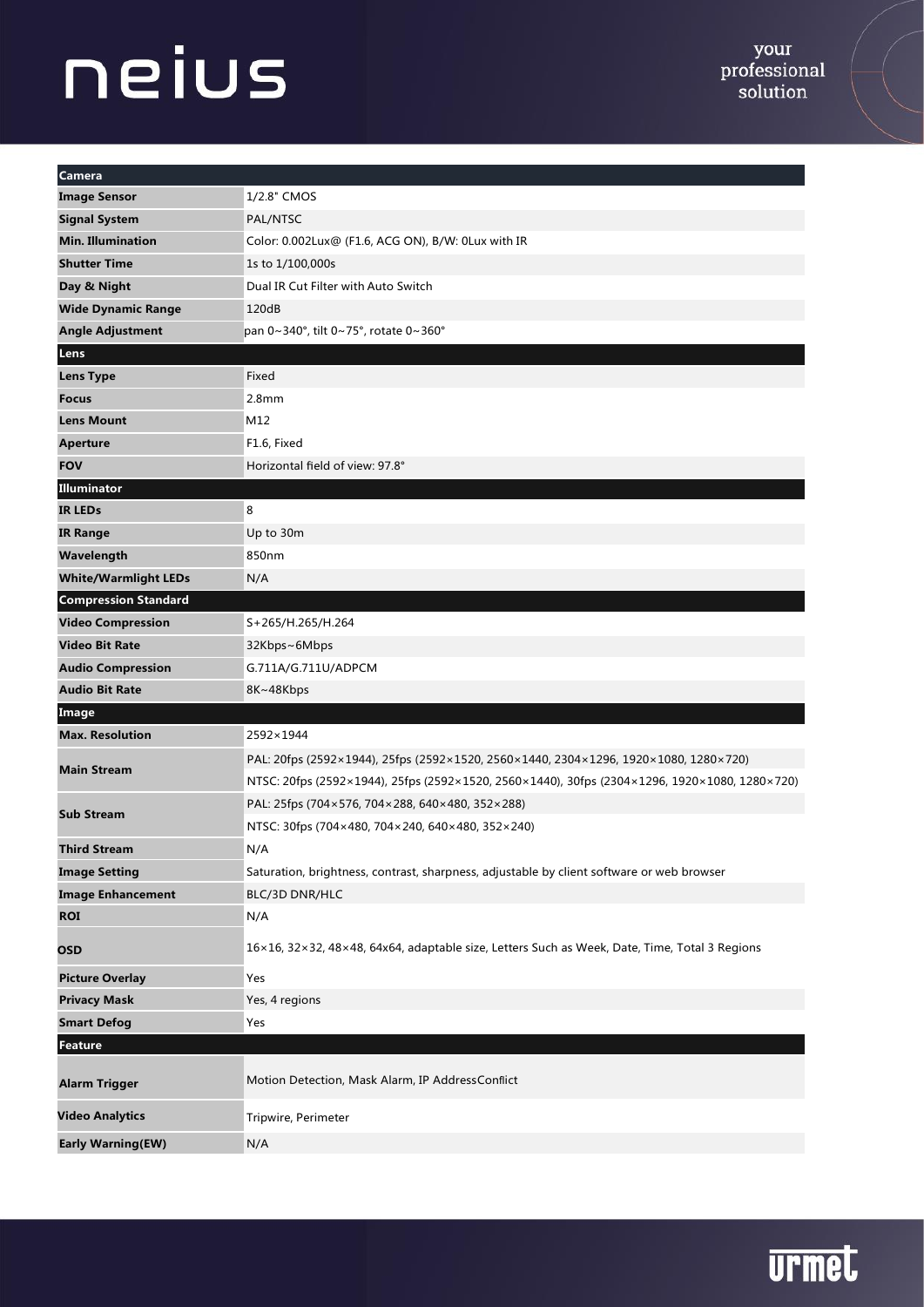| <b>Network</b>                 |                                                                                                                                                                        |  |
|--------------------------------|------------------------------------------------------------------------------------------------------------------------------------------------------------------------|--|
| <b>ANR</b>                     | Yes, auto store video in SD card when NVR disconnected, and upload video to NVR when resumed<br>connection                                                             |  |
| <b>Protocols</b>               | TCP/IP, HTTP, FTP, DHCP, DNS, DDNS, MULTICAST, IPV4, NTP, UDP, Telnet                                                                                                  |  |
| <b>System Compatibility</b>    | ONVIF (PROFILE S/T/G), SDK, CGI (IE), P2P                                                                                                                              |  |
| <b>Remote Connection</b>       | 7                                                                                                                                                                      |  |
| <b>Client</b>                  | <b>Neius Control</b>                                                                                                                                                   |  |
| <b>Web Version</b>             | Web5                                                                                                                                                                   |  |
| Interface                      |                                                                                                                                                                        |  |
| <b>Communication Interface</b> | 1 RJ45 10M/100M self adaptive Ethernet port                                                                                                                            |  |
| <b>Audio</b>                   | Mic in                                                                                                                                                                 |  |
| <b>Alarm</b>                   | N/A                                                                                                                                                                    |  |
| <b>Reset Button</b>            | Yes                                                                                                                                                                    |  |
| <b>On-board storage</b>        | Built-in Micro SD card slot, up to 512 GB                                                                                                                              |  |
| General                        |                                                                                                                                                                        |  |
| <b>Firmware Version</b>        |                                                                                                                                                                        |  |
| <b>Web Client Language</b>     | 15 languages<br>English, Russian, Spanish, Korean, Italian, Turkish, Simple Chinese, Traditional Chinese, Thai, French,<br>Polish, Dutch, Hebraism, Arabic, Vietnamese |  |
| <b>Operating Conditions</b>    | $-35^{\circ}$ C ~ 65°C, 0 ~ 95% RH                                                                                                                                     |  |
| <b>Power Supply</b>            | DC12V±25%/PoE                                                                                                                                                          |  |
| <b>Power Consumption</b>       | MAX: 6W (12V) MAX: 7W (PoE)                                                                                                                                            |  |
| <b>Protection</b>              | IP67, Lightning protection, surge protection and voltage transient protection meets EN 55035:2017                                                                      |  |
| <b>Heater</b>                  | N/A                                                                                                                                                                    |  |
| <b>Dimensions</b>              | Ø116.6×83.7mm                                                                                                                                                          |  |
| Weiaht                         | Metal+Plastic: 0.34Kg Metal: 0.47Kg                                                                                                                                    |  |